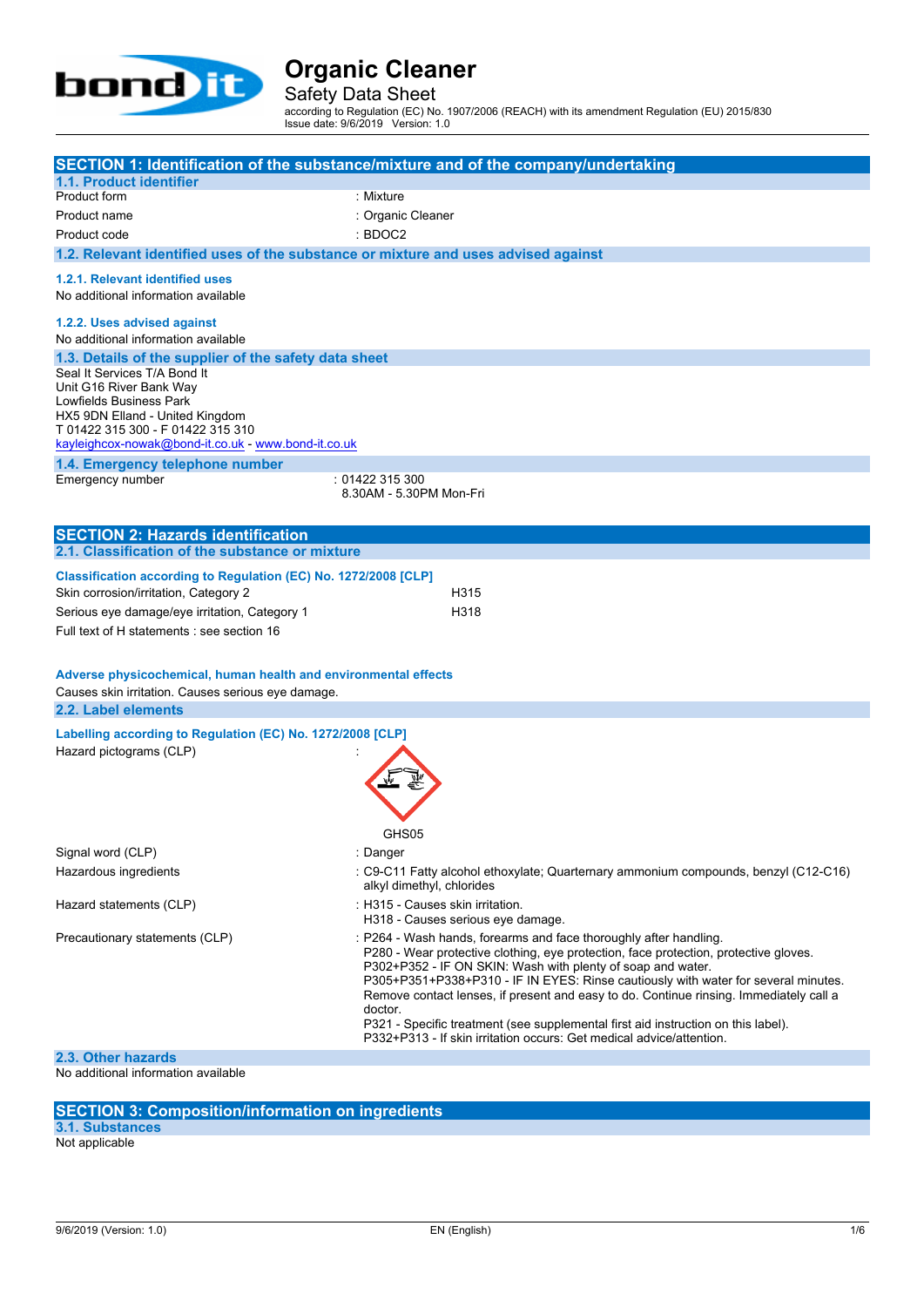## Safety Data Sheet

according to Regulation (EC) No. 1907/2006 (REACH) with its amendment Regulation (EU) 2015/830

#### **3.2. Mixtures**

| <b>Name</b>                                                                    | <b>Product identifier</b>                  | $\frac{9}{6}$ | <b>Classification according to</b><br><b>Regulation (EC) No.</b><br>1272/2008 [CLP]                                      |
|--------------------------------------------------------------------------------|--------------------------------------------|---------------|--------------------------------------------------------------------------------------------------------------------------|
| Quarternary ammonium compounds, benzyl (C12-<br>C16) alkyl dimethyl, chlorides | (CAS-No.) 68424-85-1<br>(EC-No.) 270-325-2 | $>=1 - 10$    | Acute Tox. 4 (Oral), H302<br>Skin Corr. 1B, H314<br>Eye Dam. 1, H318<br>Aquatic Acute 1, H400<br>Aquatic Chronic 1, H410 |
| C9-C11 Fatty alcohol ethoxylate                                                | (CAS-No.) 68439-46-3<br>(EC-No.) 614-482-0 | $>=1 - 10$    | Acute Tox. 4 (Oral), H302<br>Eye Dam. 1, H318                                                                            |

Full text of H-statements: see section 16

| <b>SECTION 4: First aid measures</b>                                            |                                                                                                                                                         |
|---------------------------------------------------------------------------------|---------------------------------------------------------------------------------------------------------------------------------------------------------|
| 4.1. Description of first aid measures                                          |                                                                                                                                                         |
| First-aid measures after inhalation                                             | : Remove person to fresh air and keep comfortable for breathing.                                                                                        |
| First-aid measures after skin contact                                           | : Wash skin with plenty of water. Take off contaminated clothing. If skin irritation occurs: Get<br>medical advice/attention.                           |
| First-aid measures after eye contact                                            | : Rinse cautiously with water for several minutes. Remove contact lenses, if present and<br>easy to do. Continue rinsing. Call a physician immediately. |
| First-aid measures after ingestion                                              | : Call a poison center or a doctor if you feel unwell.                                                                                                  |
| 4.2. Most important symptoms and effects, both acute and delayed                |                                                                                                                                                         |
| Symptoms/effects after skin contact                                             | : Irritation.                                                                                                                                           |
| Symptoms/effects after eye contact                                              | : Serious damage to eyes.                                                                                                                               |
| 4.3. Indication of any immediate medical attention and special treatment needed |                                                                                                                                                         |
| Treat symptomatically.                                                          |                                                                                                                                                         |
|                                                                                 |                                                                                                                                                         |

| <b>SECTION 5: Firefighting measures</b>                    |                                                                                                                                             |  |  |  |
|------------------------------------------------------------|---------------------------------------------------------------------------------------------------------------------------------------------|--|--|--|
| 5.1. Extinguishing media                                   |                                                                                                                                             |  |  |  |
| Suitable extinguishing media                               | : Water spray. Dry powder. Foam. Carbon dioxide.                                                                                            |  |  |  |
| 5.2. Special hazards arising from the substance or mixture |                                                                                                                                             |  |  |  |
| Hazardous decomposition products in case of fire           | : Toxic fumes may be released.                                                                                                              |  |  |  |
| 5.3. Advice for firefighters                               |                                                                                                                                             |  |  |  |
| Protection during firefighting                             | : Do not attempt to take action without suitable protective equipment. Self-contained<br>breathing apparatus. Complete protective clothing. |  |  |  |

| <b>SECTION 6: Accidental release measures</b>                            |                                                                                                                                                                |  |  |  |
|--------------------------------------------------------------------------|----------------------------------------------------------------------------------------------------------------------------------------------------------------|--|--|--|
| 6.1. Personal precautions, protective equipment and emergency procedures |                                                                                                                                                                |  |  |  |
| 6.1.1. For non-emergency personnel                                       |                                                                                                                                                                |  |  |  |
| Emergency procedures                                                     | : Ventilate spillage area. Avoid contact with skin and eyes.                                                                                                   |  |  |  |
| 6.1.2. For emergency responders                                          |                                                                                                                                                                |  |  |  |
| Protective equipment                                                     | : Do not attempt to take action without suitable protective equipment. For further information<br>refer to section 8: "Exposure controls/personal protection". |  |  |  |
| <b>6.2. Environmental precautions</b>                                    |                                                                                                                                                                |  |  |  |
| Avoid release to the environment.                                        |                                                                                                                                                                |  |  |  |
| 6.3. Methods and material for containment and cleaning up                |                                                                                                                                                                |  |  |  |
| Methods for cleaning up                                                  | : Take up liquid spill into absorbent material.                                                                                                                |  |  |  |
| Other information                                                        | : Dispose of materials or solid residues at an authorized site.                                                                                                |  |  |  |
| 6.4. Reference to other sections                                         |                                                                                                                                                                |  |  |  |
| For further information refer to section 13.                             |                                                                                                                                                                |  |  |  |

| <b>SECTION 7: Handling and storage</b>                            |                                                                                                                                                 |
|-------------------------------------------------------------------|-------------------------------------------------------------------------------------------------------------------------------------------------|
| 7.1. Precautions for safe handling                                |                                                                                                                                                 |
| Precautions for safe handling                                     | : Ensure good ventilation of the work station. Avoid contact with skin and eyes. Wear<br>personal protective equipment.                         |
| Hygiene measures                                                  | : Wash contaminated clothing before reuse. Do not eat, drink or smoke when using this<br>product. Always wash hands after handling the product. |
| 7.2. Conditions for safe storage, including any incompatibilities |                                                                                                                                                 |
| Storage conditions                                                | : Store in a well-ventilated place. Keep cool.                                                                                                  |
| 7.3. Specific end use(s)                                          |                                                                                                                                                 |
| No additional information available                               |                                                                                                                                                 |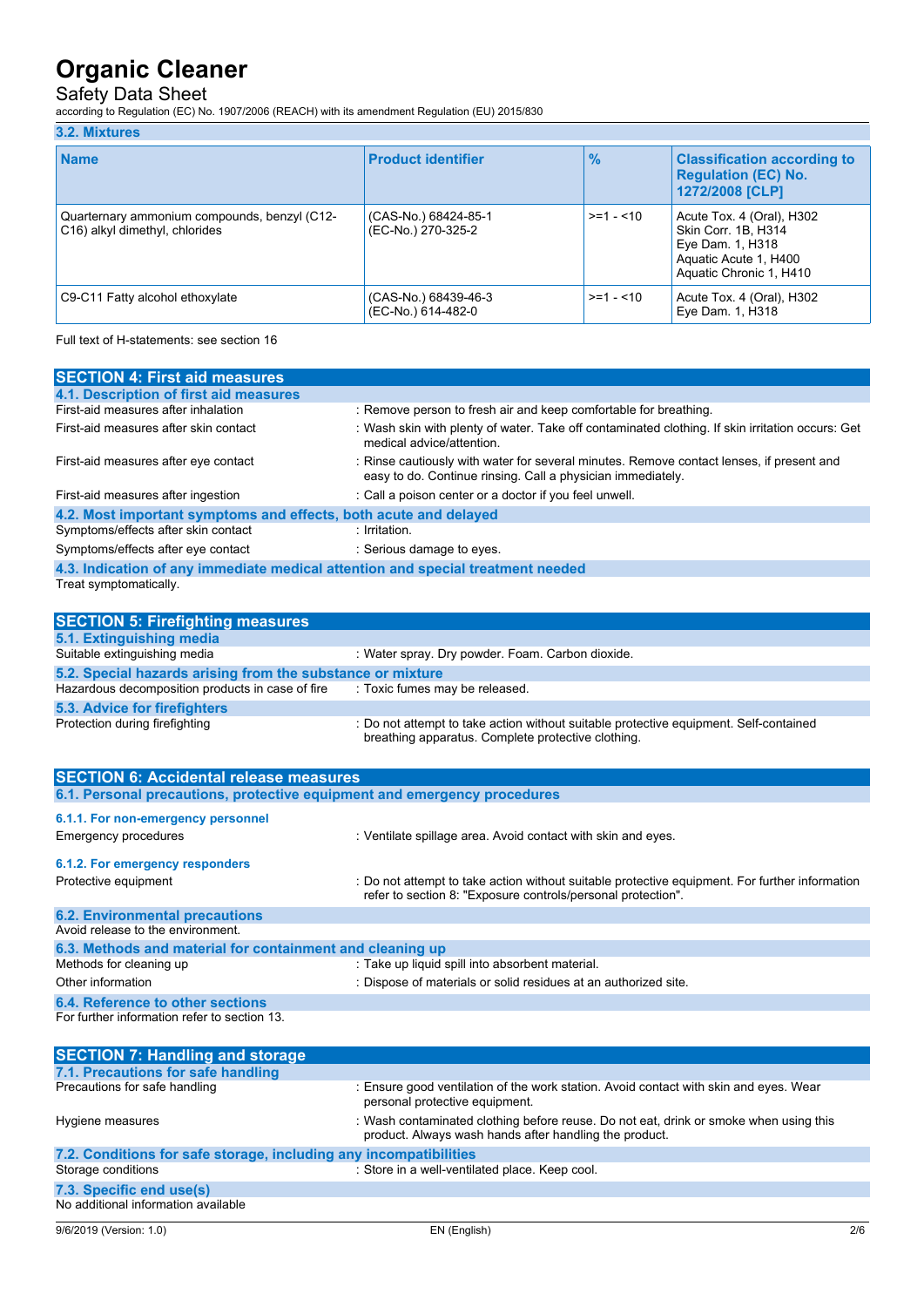## Safety Data Sheet

| according to Regulation (EC) No. 1907/2006 (REACH) with its amendment Regulation (EU) 2015/830 |                                                      |                                                                              |  |  |          |  |  |
|------------------------------------------------------------------------------------------------|------------------------------------------------------|------------------------------------------------------------------------------|--|--|----------|--|--|
| <b>SECTION 8: Exposure controls/personal protection</b>                                        |                                                      |                                                                              |  |  |          |  |  |
| 8.1. Control parameters                                                                        |                                                      |                                                                              |  |  |          |  |  |
| No additional information available                                                            |                                                      |                                                                              |  |  |          |  |  |
| 8.2. Exposure controls                                                                         |                                                      |                                                                              |  |  |          |  |  |
| Appropriate engineering controls:                                                              |                                                      |                                                                              |  |  |          |  |  |
| Ensure good ventilation of the work station.                                                   |                                                      |                                                                              |  |  |          |  |  |
| Hand protection:                                                                               |                                                      |                                                                              |  |  |          |  |  |
| Protective gloves                                                                              |                                                      |                                                                              |  |  |          |  |  |
| <b>Type</b>                                                                                    | <b>Material</b>                                      | Thickness (mm)<br><b>Permeation</b><br><b>Penetration</b><br><b>Standard</b> |  |  |          |  |  |
| Disposable gloves,<br>Reusable gloves                                                          | gloves                                               | Butyl-rubber protective                                                      |  |  | EN 374-2 |  |  |
| Eye protection:                                                                                |                                                      |                                                                              |  |  |          |  |  |
| Safety glasses                                                                                 |                                                      |                                                                              |  |  |          |  |  |
| <b>Type</b>                                                                                    | <b>Characteristics</b><br>Use<br><b>Standard</b>     |                                                                              |  |  |          |  |  |
| Safety glasses                                                                                 | <b>EN 166</b><br><b>Droplet</b><br>With side shields |                                                                              |  |  |          |  |  |
| Skin and body protection:                                                                      |                                                      |                                                                              |  |  |          |  |  |
| Wear suitable protective clothing                                                              |                                                      |                                                                              |  |  |          |  |  |
| <b>Standard</b><br><b>Type</b>                                                                 |                                                      |                                                                              |  |  |          |  |  |
| Safety shoes                                                                                   |                                                      |                                                                              |  |  |          |  |  |
| <b>Respiratory protection:</b>                                                                 |                                                      |                                                                              |  |  |          |  |  |

| In case of insufficient ventilation, wear suitable respiratory equipment |                    |           |          |
|--------------------------------------------------------------------------|--------------------|-----------|----------|
| <b>Device</b>                                                            | <b>Filter type</b> | Condition | Standard |
| Disposable half mask                                                     | Filter A1/B1       |           | EN 149   |

### **Personal protective equipment symbol(s):**



## **Environmental exposure controls:**

Avoid release to the environment.

| <b>SECTION 9: Physical and chemical properties</b>         |                     |  |
|------------------------------------------------------------|---------------------|--|
| 9.1. Information on basic physical and chemical properties |                     |  |
| Physical state                                             | : Liquid            |  |
| Colour                                                     | : Colourless.       |  |
| Odour                                                      | $:$ mild.           |  |
| Odour threshold                                            | : No data available |  |
| рH                                                         | $:6.5 - 7.5$        |  |
| Relative evaporation rate (butylacetate=1)                 | : No data available |  |
| Melting point                                              | : Not applicable    |  |
| Freezing point                                             | : No data available |  |
| Boiling point                                              | : No data available |  |
| Flash point                                                | : No data available |  |
| Auto-ignition temperature                                  | : No data available |  |
| Decomposition temperature                                  | : No data available |  |
| Flammability (solid, gas)                                  | : Not applicable    |  |
| Vapour pressure                                            | : No data available |  |
| Relative vapour density at 20 °C                           | : No data available |  |
| Relative density                                           | : No data available |  |
| Solubility                                                 | : No data available |  |
| Log Pow                                                    | : No data available |  |
|                                                            |                     |  |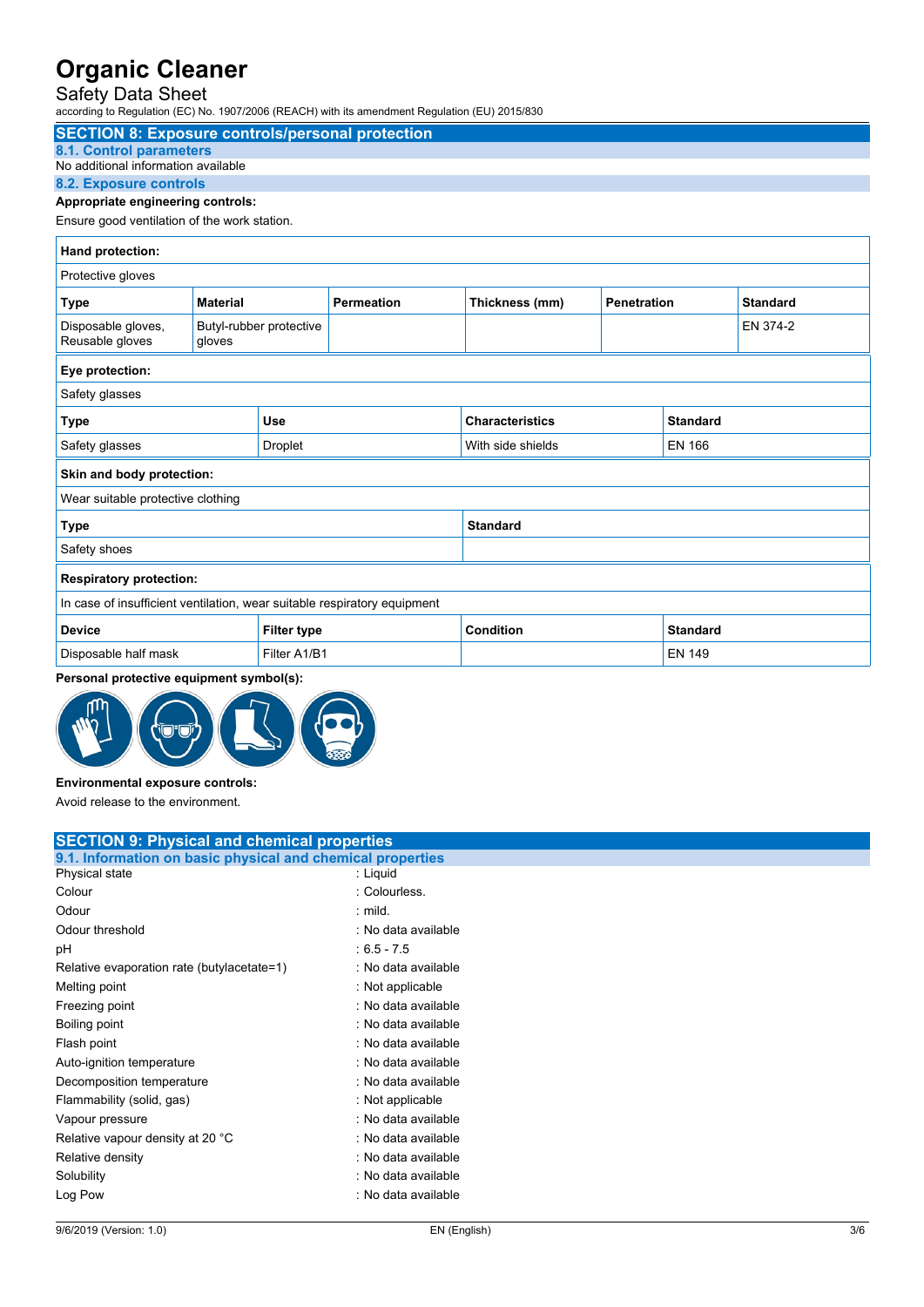### Safety Data Sheet

according to Regulation (EC) No. 1907/2006 (REACH) with its amendment Regulation (EU) 2015/830

| Viscosity, kinematic    | : No data available |
|-------------------------|---------------------|
| Viscosity, dynamic      | : No data available |
| Explosive properties    | : No data available |
| Oxidising properties    | : No data available |
| <b>Explosive limits</b> | : No data available |
| 9.2. Other information  |                     |

No additional information available

| <b>SECTION 10: Stability and reactivity</b>                                                          |
|------------------------------------------------------------------------------------------------------|
| <b>10.1. Reactivity</b>                                                                              |
| The product is non-reactive under normal conditions of use, storage and transport.                   |
| <b>10.2. Chemical stability</b>                                                                      |
| Stable under normal conditions.                                                                      |
| 10.3. Possibility of hazardous reactions                                                             |
| No dangerous reactions known under normal conditions of use.                                         |
| 10.4. Conditions to avoid                                                                            |
| None under recommended storage and handling conditions (see section 7).                              |
| 10.5. Incompatible materials                                                                         |
| No additional information available                                                                  |
| 10.6. Hazardous decomposition products                                                               |
| Under normal conditions of storage and use, hazardous decomposition products should not be produced. |
|                                                                                                      |
|                                                                                                      |

| <b>SECTION 11: Toxicological information</b> |                                                                                         |  |
|----------------------------------------------|-----------------------------------------------------------------------------------------|--|
| 11.1. Information on toxicological effects   |                                                                                         |  |
| Acute toxicity (oral)                        | : Not classified                                                                        |  |
| Acute toxicity (dermal)                      | : Not classified                                                                        |  |
| Acute toxicity (inhalation)                  | : Not classified                                                                        |  |
|                                              | Ougrtornary ammonium compounds, bonzyl (C12-C16) alkyl dimothyl, chloridge (68424-85-1) |  |

|                                   | Quarternary ammonium compounds, benzyl (C12-C16) alkyl dimethyl, chlorides (68424-85-1) |
|-----------------------------------|-----------------------------------------------------------------------------------------|
| LD50 oral rat                     | 795 mg/kg                                                                               |
| Skin corrosion/irritation         | : Causes skin irritation.                                                               |
|                                   | pH: 6.5 - 7.5                                                                           |
| Serious eye damage/irritation     | : Causes serious eye damage.                                                            |
|                                   | pH: 6.5 - 7.5                                                                           |
| Respiratory or skin sensitisation | : Not classified                                                                        |
| Germ cell mutagenicity            | : Not classified                                                                        |
| Carcinogenicity                   | : Not classified                                                                        |
| Reproductive toxicity             | : Not classified                                                                        |
| STOT-single exposure              | : Not classified                                                                        |
| STOT-repeated exposure            | : Not classified                                                                        |
| Aspiration hazard                 | : Not classified                                                                        |

| <b>SECTION 12: Ecological information</b>                    |                                                                                                                           |
|--------------------------------------------------------------|---------------------------------------------------------------------------------------------------------------------------|
| 12.1. Toxicity                                               |                                                                                                                           |
| Ecology - general                                            | : The product is not considered harmful to aquatic organisms nor to cause long-term<br>adverse effects in the environment |
| Hazardous to the aquatic environment, short-term<br>(acute)  | : Not classified                                                                                                          |
| Hazardous to the aquatic environment, long-term<br>(chronic) | : Not classified                                                                                                          |
| 12.2. Persistence and degradability                          |                                                                                                                           |
| No additional information available                          |                                                                                                                           |
| 12.3. Bioaccumulative potential                              |                                                                                                                           |
| No additional information available                          |                                                                                                                           |
| 12.4. Mobility in soil                                       |                                                                                                                           |
| No additional information available                          |                                                                                                                           |
| 12.5. Results of PBT and vPvB assessment                     |                                                                                                                           |
| No additional information available                          |                                                                                                                           |
| 12.6. Other adverse effects                                  |                                                                                                                           |
| No additional information available                          |                                                                                                                           |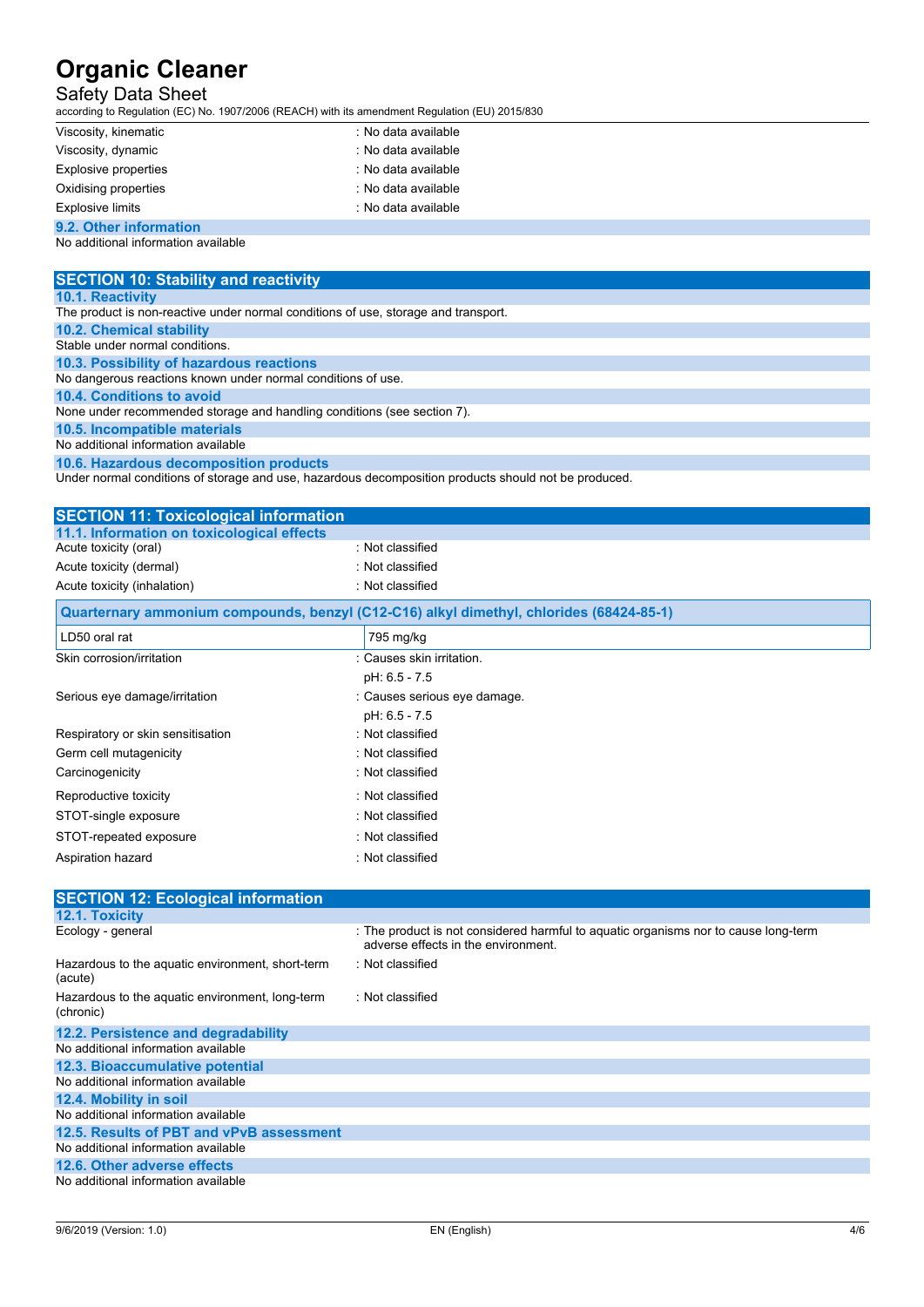### Safety Data Sheet

according to Regulation (EC) No. 1907/2006 (REACH) with its amendment Regulation (EU) 2015/830

#### **SECTION 13: Disposal considerations**

## **13.1. Waste treatment methods**

: Dispose of contents/container in accordance with licensed collector's sorting instructions.

#### **SECTION 14: Transport information** In accordance with ADR / RID / IMDG / IATA / ADN

| <b>ADR</b>                             | <b>IMDG</b>    | <b>IATA</b>    | <b>ADN</b>     | <b>RID</b>     |  |
|----------------------------------------|----------------|----------------|----------------|----------------|--|
| 14.1. UN number                        |                |                |                |                |  |
| Not applicable                         | Not applicable | Not applicable | Not applicable | Not applicable |  |
| 14.2. UN proper shipping name          |                |                |                |                |  |
| Not applicable                         | Not applicable | Not applicable | Not applicable | Not applicable |  |
| 14.3. Transport hazard class(es)       |                |                |                |                |  |
| Not applicable                         | Not applicable | Not applicable | Not applicable | Not applicable |  |
| 14.4. Packing group                    |                |                |                |                |  |
| Not applicable                         | Not applicable | Not applicable | Not applicable | Not applicable |  |
| <b>14.5. Environmental hazards</b>     |                |                |                |                |  |
| Not applicable                         | Not applicable | Not applicable | Not applicable | Not applicable |  |
| No supplementary information available |                |                |                |                |  |

**14.6. Special precautions for user**

**Overland transport**

Not applicable

**Transport by sea**

Not applicable

**Air transport**

Not applicable

**Inland waterway transport**

Not applicable

#### **Rail transport**

Not applicable

**14.7. Transport in bulk according to Annex II of Marpol and the IBC Code** Not applicable

#### **SECTION 15: Regulatory information**

**15.1. Safety, health and environmental regulations/legislation specific for the substance or mixture**

#### **15.1.1. EU-Regulations**

Contains no REACH substances with Annex XVII restrictions

Contains no substance on the REACH candidate list

Contains no REACH Annex XIV substances

Contains no substance subject to Regulation (EU) No 649/2012 of the European Parliament and of the Council of 4 July 2012 concerning the export and import of hazardous chemicals.

Contains no substance subject to Regulation (EU) No 2019/1021 of the European Parliament and of the Council of 20 June 2019 on persistent organic pollutants

#### **15.1.2. National regulations**

No additional information available

**15.2. Chemical safety assessment**

No chemical safety assessment has been carried out

#### **SECTION 16: Other information**

| Full text of H- and EUH-statements: |                                                                 |  |
|-------------------------------------|-----------------------------------------------------------------|--|
| Acute Tox. 4 (Oral)                 | Acute toxicity (oral), Category 4                               |  |
| Aquatic Acute 1                     | Hazardous to the aquatic environment — Acute Hazard, Category 1 |  |